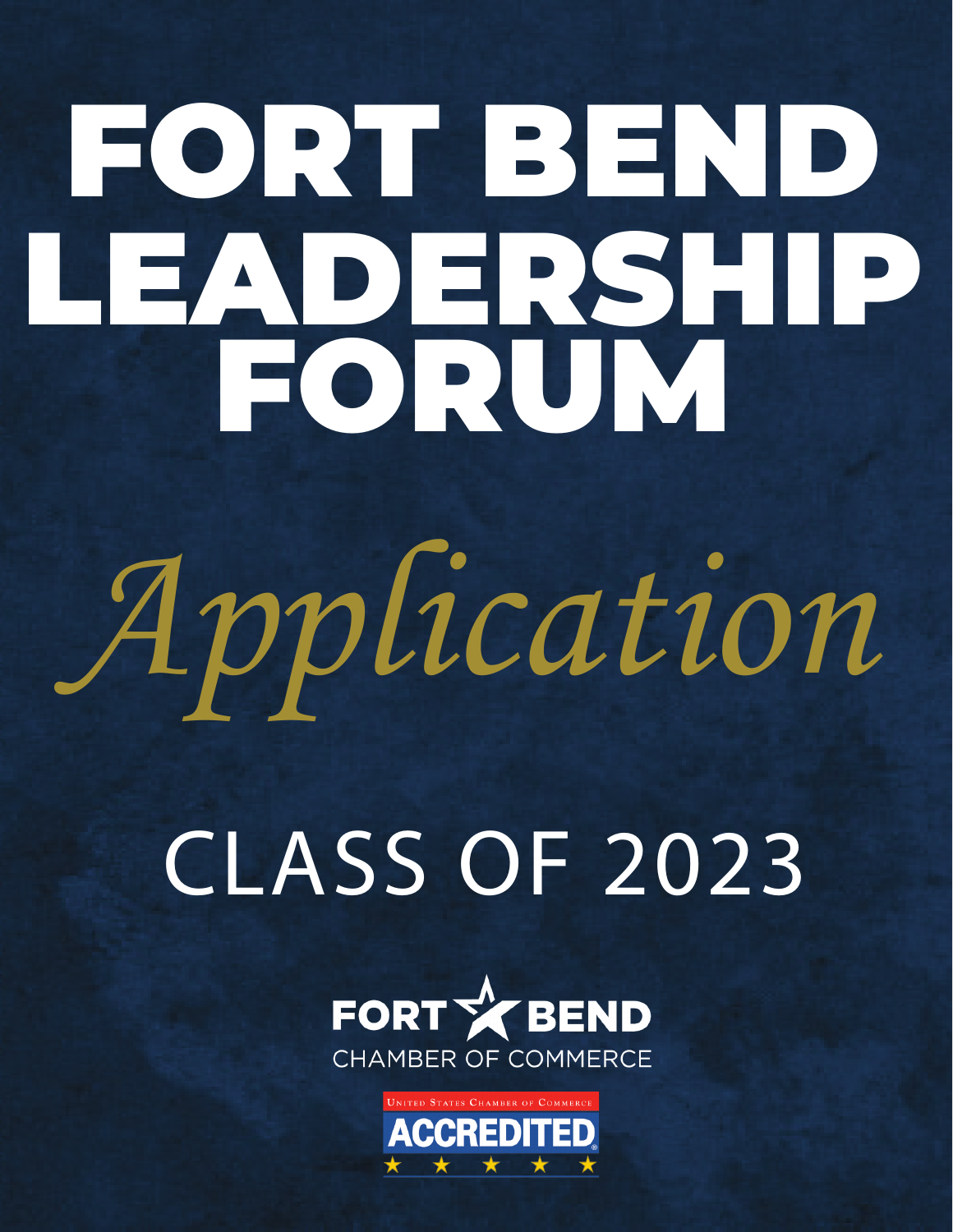

# **Class of 2023 Schedule of Sessions**

# **2022**

| Thursday, Jul 21st                                | Class of 2023 Welcome Reception  |  |
|---------------------------------------------------|----------------------------------|--|
| Thursday, Aug 25 <sup>th</sup> - 26 <sup>th</sup> | Opening Retreat - San Antonio    |  |
| Wednesday, <b>Sept 14<sup>th</sup></b>            | <b>Understanding Differences</b> |  |
| Wednesday, Oct 19 <sup>th</sup>                   | Municipal/County Government      |  |
| Wednesday, Nov 2 <sup>nd</sup>                    | Infrastructure                   |  |
| Wednesday, <b>Dec 7<sup>th</sup></b>              | Health & Social Services         |  |

# **2023**

| Wednesday, Jan 11 <sup>th</sup>                   | Criminal/Judicial                   |  |
|---------------------------------------------------|-------------------------------------|--|
| Thursday, Feb 9th - 10th                          | State Government - Austin           |  |
| <b>TBA</b>                                        | Spring Alumni Reunion               |  |
| Wednesday, Mar 1 <sup>st</sup>                    | Education                           |  |
| Wednesday, Apr 19th - 21st                        | National Government - Washington DC |  |
| Thursday, May 11 <sup>th</sup> - 12 <sup>th</sup> | <b>Ending Retreat - Galveston</b>   |  |

# **Title Sponsor**

# **Audi Sugar Land**

# A SEWELL COMPANY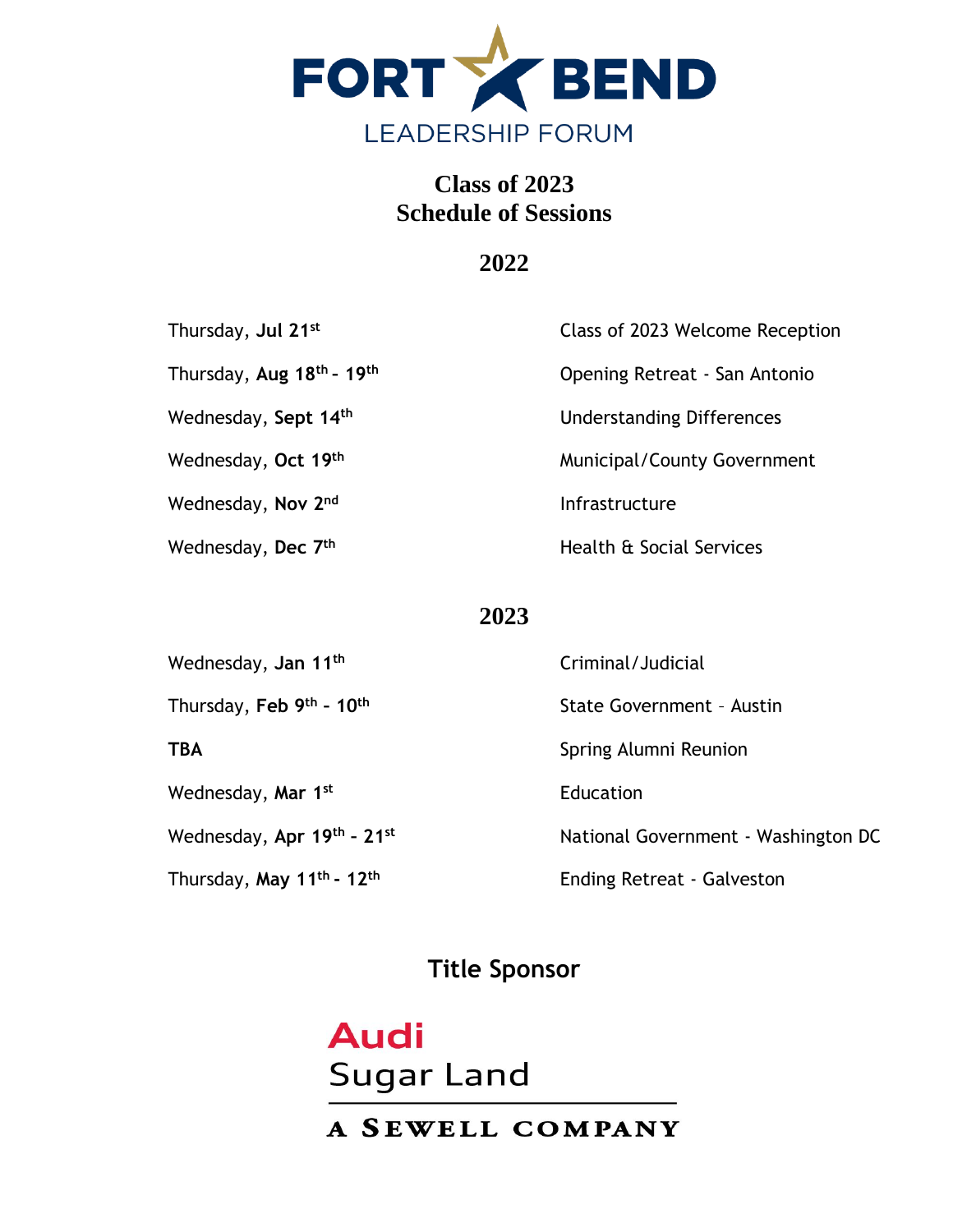

Dear Leadership Forum 2023 Applicant:

Thank you for your interest in the Fort Bend Leadership Forum, a program organized in 1987 under the direction of the Fort Bend Chamber of Commerce. This program is designed to nurture and engage the leadership skills of potential and current leaders by providing an atmosphere that stimulates and fosters diverse viewpoints, resulting in innovative answers to the critical questions facing our community. The program strives to create awareness and to connect leaders with issues; it is not an academic leadership training program. Fort Bend Leadership Forum includes community immersion, leadership training, and educating participants in "how things work" in our community and our county.

The Fort Bend Leadership Forum offers learning opportunities in an atmosphere that stimulates creative thinking and encourages participants to work together to utilize both new and proven tools to meet the challenges of today and to prepare for tomorrow.

Fort Bend Leadership Forum is designed to provide the participant:

- An awareness of community needs, challenges and opportunities, and
- An opportunity to promote and establish relationships and share resources with other community volunteers and leaders, and
- The challenge to examine, practice and develop leadership skills and techniques

The Fort Bend Leadership Forum is a ten-month program, August through May, exclusively offered to members of the Fort Bend Chamber. The sessions start with a one and one-half day opening retreat in San Antonio. The opening retreat is followed by six one-day sessions covering criminal justice, diversity and inclusion, education, economic development/infrastructure, health and social services, municipal/county government, and a two-day trip to Austin for the state government session. In addition, the class will participate in a special three-day national government session in Washington D.C. The Leadership program is completed with a one and one-half day ending retreat and graduation ceremony in Galveston.

The success of each Fort Bend Leadership Forum class lies in the commitment of each participant not only to the program but also to the class as a whole. Therefore, participation and attendance at each session is essential.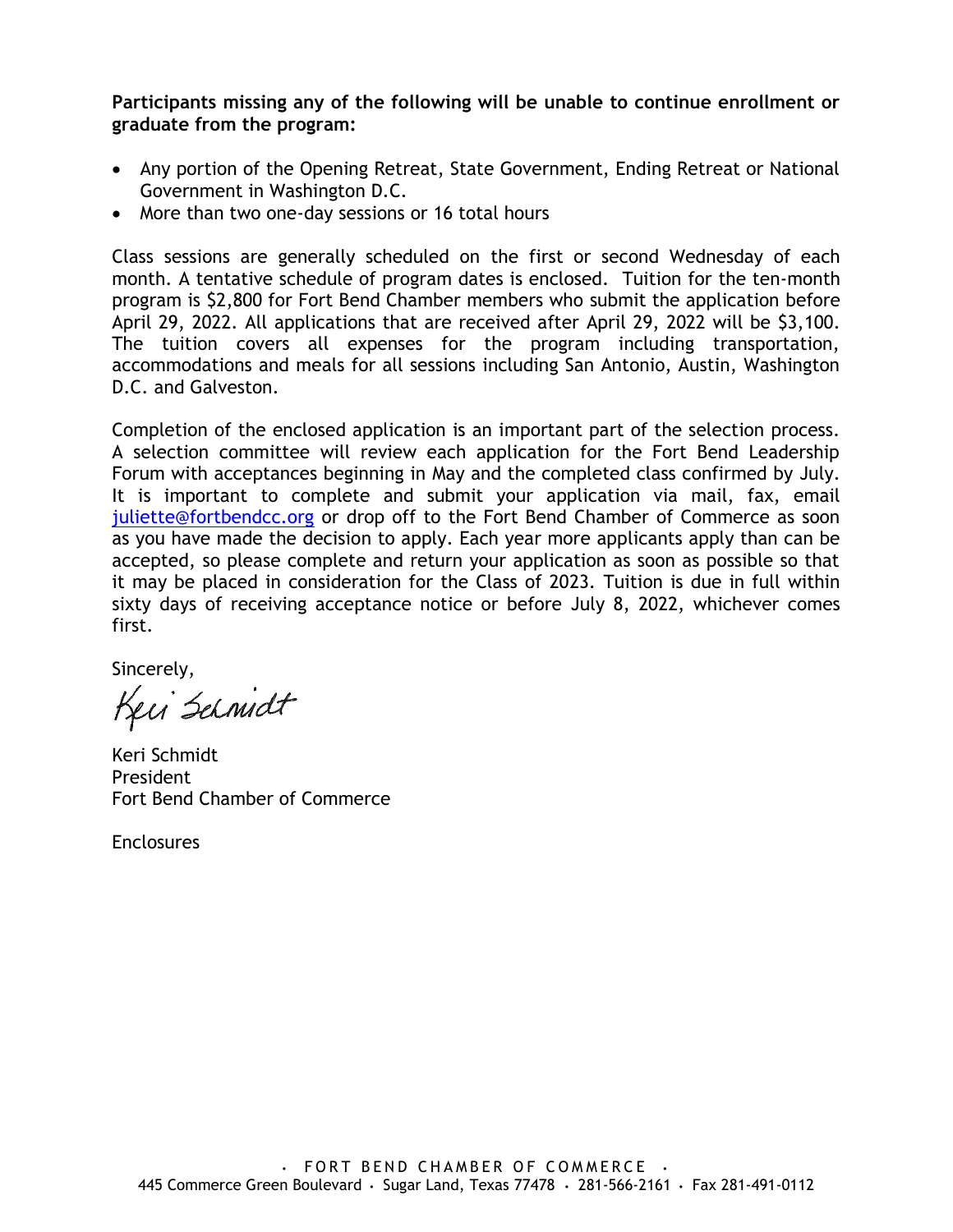

Thank you for your interest in the Fort Bend Chamber of Commerce's Leadership Forum. We are positive that this will prove to be one of your best investments of both time and money into your future and personal growth within Fort Bend County.

Individuals that have had the most success with our Leadership Forum are ones who demonstrate the following characteristics:

- A sincere commitment, motivation and interest to serve the community
- Have demonstrated leadership in past activities or intend to seek future leadership roles
- Individuals who understand leadership is more than just a title or position and strive to reach their maximum potential
- People who enjoy learning about others; ethnic differences, career paths, etc.

Applicants should attempt to address these criteria in answering the questions on the application.

#### LEADERSHIP PARTICIPANT APPLICATION

| Date<br><u> 1989 - John Harry Barn, mars and de la partie de la partie de la partie de la partie de la partie de la part</u> |  |  |  |
|------------------------------------------------------------------------------------------------------------------------------|--|--|--|
| I. PERSONAL                                                                                                                  |  |  |  |
|                                                                                                                              |  |  |  |
|                                                                                                                              |  |  |  |
|                                                                                                                              |  |  |  |
| 4. Age _____ Male ______ Female _____ Ethnic Group _____________________________ Number of years lived in Fort Bend ______   |  |  |  |
| 5. *Social Security # *Date of Birth (month/day/year)                                                                        |  |  |  |
| 6. *Driver's License $\#$ $*$ Name as appears on TDL $*$ Name as appears on TDL $*$ Name as appears on TDL $*$               |  |  |  |
|                                                                                                                              |  |  |  |
|                                                                                                                              |  |  |  |
| $\frac{3}{2}$                                                                                                                |  |  |  |
| <b>II. EMPLOYMENT</b>                                                                                                        |  |  |  |
|                                                                                                                              |  |  |  |
|                                                                                                                              |  |  |  |
|                                                                                                                              |  |  |  |
|                                                                                                                              |  |  |  |
|                                                                                                                              |  |  |  |
|                                                                                                                              |  |  |  |
| Send correspondence to:     Home address/email     Work address/email                                                        |  |  |  |
| <b>III. EDUCATION &amp; TRAINING</b>                                                                                         |  |  |  |
|                                                                                                                              |  |  |  |
|                                                                                                                              |  |  |  |
|                                                                                                                              |  |  |  |
|                                                                                                                              |  |  |  |

**Please submit a headshot with your application for use in our class directory \* Required information that is used for background checks for access into secured venues and flights \***